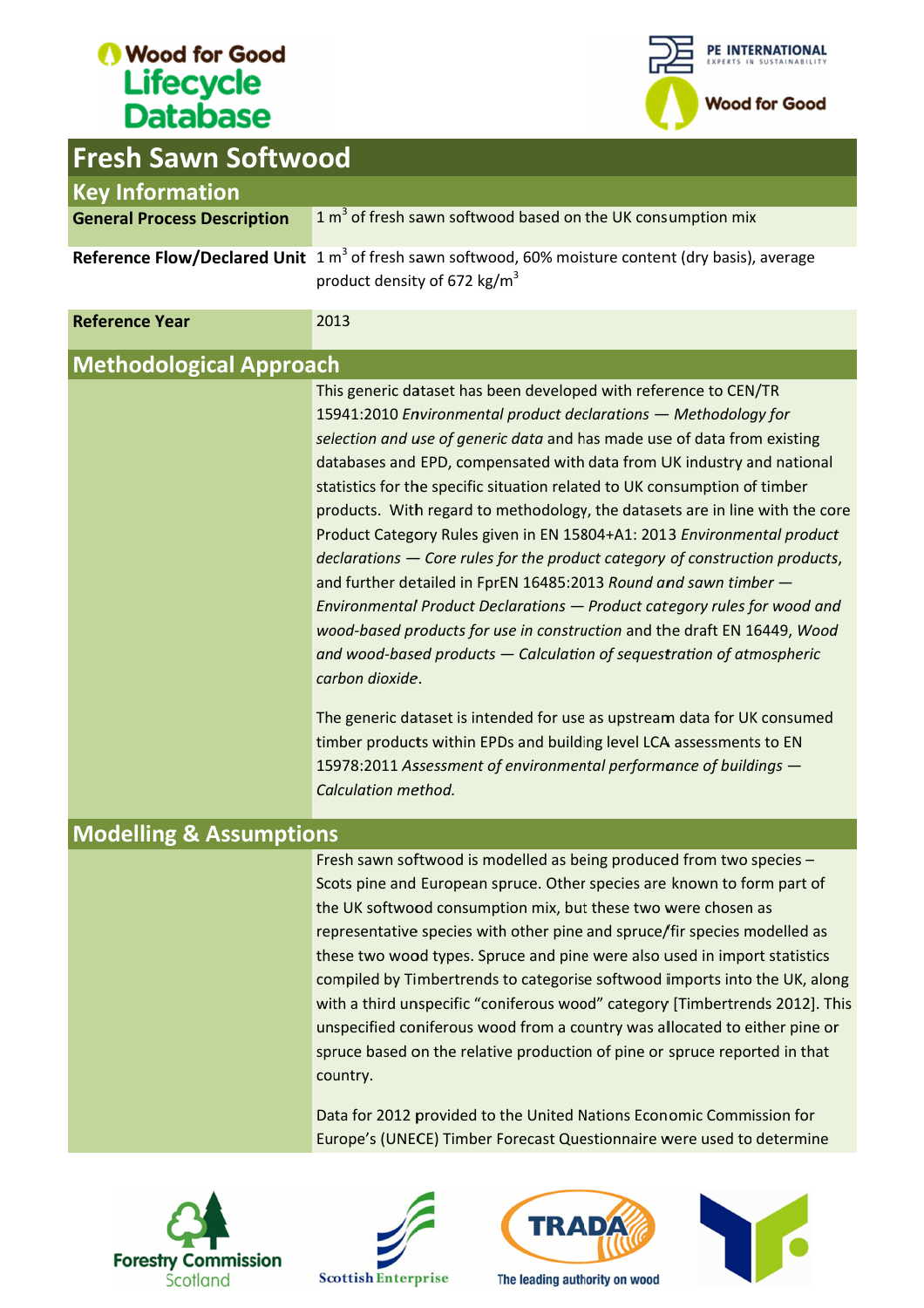

| for imported softwood.<br>(see table).                             | the split between UK produced and imported green softwood consumed in<br>the UK [UNECE 2013]. From these statistics and discussions with industry<br>partners, it was concluded that only very small quantities of fresh (i.e.<br>undried) softwood were imported into the UK. For the small fraction of<br>imported fresh sawn wood, research compiled by Timbertrends on wood<br>imports into the UK for 2012 was used to determine the countries of origin<br>The statistical analysis outlined above concluded that 97.3% of fresh sawn<br>softwood consumed in the UK came from the UK, with 2.7% from imports<br>Forestry practice and tree growth was modelled based on research by the<br>Life Cycle Engineering department (LBP) of the University of Stuttgart and |  |  |  |
|--------------------------------------------------------------------|------------------------------------------------------------------------------------------------------------------------------------------------------------------------------------------------------------------------------------------------------------------------------------------------------------------------------------------------------------------------------------------------------------------------------------------------------------------------------------------------------------------------------------------------------------------------------------------------------------------------------------------------------------------------------------------------------------------------------------------------------------------------------|--|--|--|
|                                                                    | represents typical conditions in Western Europe [LBP 2013]. These generic                                                                                                                                                                                                                                                                                                                                                                                                                                                                                                                                                                                                                                                                                                    |  |  |  |
|                                                                    | data were adapted with country-specific energy and fuel inputs. Wood                                                                                                                                                                                                                                                                                                                                                                                                                                                                                                                                                                                                                                                                                                         |  |  |  |
|                                                                    | transported from the forest to sawmill was assumed to have an average                                                                                                                                                                                                                                                                                                                                                                                                                                                                                                                                                                                                                                                                                                        |  |  |  |
| moisture content of 79%.                                           |                                                                                                                                                                                                                                                                                                                                                                                                                                                                                                                                                                                                                                                                                                                                                                              |  |  |  |
|                                                                    |                                                                                                                                                                                                                                                                                                                                                                                                                                                                                                                                                                                                                                                                                                                                                                              |  |  |  |
| <b>Origin/Species</b>                                              | <b>Percentage of Consumption Mix</b>                                                                                                                                                                                                                                                                                                                                                                                                                                                                                                                                                                                                                                                                                                                                         |  |  |  |
| <b>UK Pine</b>                                                     | 30.8%                                                                                                                                                                                                                                                                                                                                                                                                                                                                                                                                                                                                                                                                                                                                                                        |  |  |  |
| <b>UK Spruce</b>                                                   | 66.5%                                                                                                                                                                                                                                                                                                                                                                                                                                                                                                                                                                                                                                                                                                                                                                        |  |  |  |
| <b>Imported Pine</b>                                               | 1.0%                                                                                                                                                                                                                                                                                                                                                                                                                                                                                                                                                                                                                                                                                                                                                                         |  |  |  |
| Of which:                                                          |                                                                                                                                                                                                                                                                                                                                                                                                                                                                                                                                                                                                                                                                                                                                                                              |  |  |  |
| Sweden                                                             | 0.5%                                                                                                                                                                                                                                                                                                                                                                                                                                                                                                                                                                                                                                                                                                                                                                         |  |  |  |
| <b>Finland</b>                                                     | 0.2%                                                                                                                                                                                                                                                                                                                                                                                                                                                                                                                                                                                                                                                                                                                                                                         |  |  |  |
| Russia                                                             | 0.1%                                                                                                                                                                                                                                                                                                                                                                                                                                                                                                                                                                                                                                                                                                                                                                         |  |  |  |
| Latvia                                                             | 0.1%                                                                                                                                                                                                                                                                                                                                                                                                                                                                                                                                                                                                                                                                                                                                                                         |  |  |  |
| <b>Imported Spruce</b><br>Of which:                                | 1.7%                                                                                                                                                                                                                                                                                                                                                                                                                                                                                                                                                                                                                                                                                                                                                                         |  |  |  |
| Sweden                                                             | 0.8%                                                                                                                                                                                                                                                                                                                                                                                                                                                                                                                                                                                                                                                                                                                                                                         |  |  |  |
| Latvia                                                             | 0.2%                                                                                                                                                                                                                                                                                                                                                                                                                                                                                                                                                                                                                                                                                                                                                                         |  |  |  |
| <b>Ireland</b>                                                     | 0.2%                                                                                                                                                                                                                                                                                                                                                                                                                                                                                                                                                                                                                                                                                                                                                                         |  |  |  |
| <b>Finland</b>                                                     | 0.2%                                                                                                                                                                                                                                                                                                                                                                                                                                                                                                                                                                                                                                                                                                                                                                         |  |  |  |
| Germany                                                            | 0.1%                                                                                                                                                                                                                                                                                                                                                                                                                                                                                                                                                                                                                                                                                                                                                                         |  |  |  |
|                                                                    | A mean transport distance of 101 km from forest to sawmill is modelled for<br>UK produced wood based on data from UK producers. For imported produc<br>a transport distance of 100 km from forest to sawmill has been assumed.<br>Information from Wood First's industrial partners was used to model UK<br>sawmills. This included information on the average consumption of power,<br>thermal energy and fuel use per m <sup>3</sup> of sawn wood.                                                                                                                                                                                                                                                                                                                         |  |  |  |
| Average splits of sawn wood, woodchips, sawdust and bark were also |                                                                                                                                                                                                                                                                                                                                                                                                                                                                                                                                                                                                                                                                                                                                                                              |  |  |  |







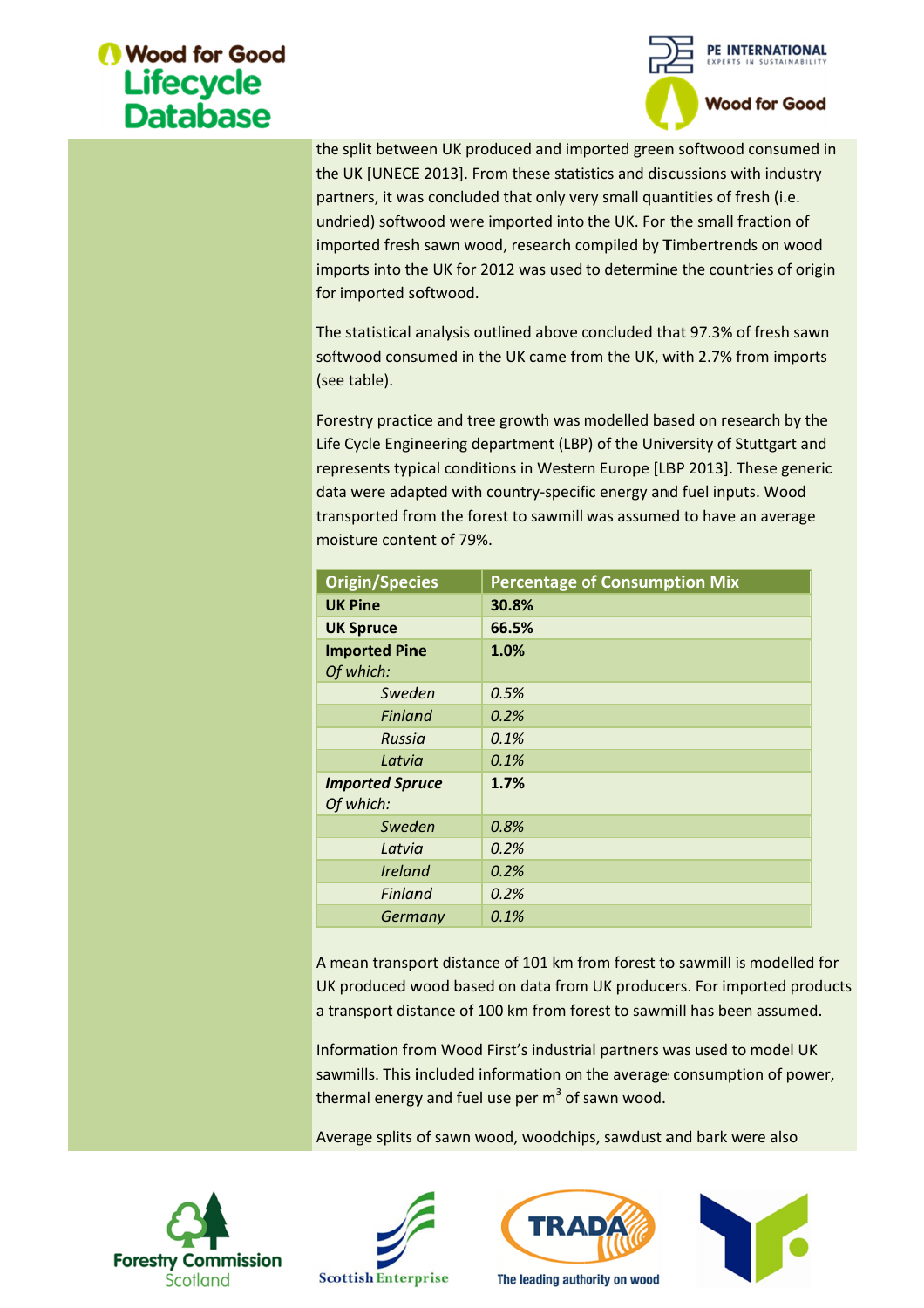

provided by UK producers. Sawmill energy, fuel and material inputs and<br>outputs were allocated to individual sawmill products on the basis of price<br>with price ranges provided based on research into UK sawmills. Feedstock outputs were allocated to individual sawmill products on the basis of price, with price ranges provided based on research into UK sawmills. Feedstock energy (the inherent energy contained in the wood) and sequestered carbon outputs were allocated to individual sawmill poith price ranges provided based on research<br>energy (the inherent energy contained in the<br>are allocated on a physical basis to the wood.

For imported products, sawmill data for European mills compiled by PE International [PE International 2013] were used alongside data for International [PE International 2013] were used alongside data for<br>production in Canada [Natural Resources Canada 2010] and data from CORRIM for the United States [CORRIM 2012]. Splits of sawn wood, woodchips, sawdust and bark were gathered from the same sources. For imported products, sawmill data for European mills compiled by l<br>International [PE International 2013] were used alongside data for<br>production in Canada [Natural Resources Canada 2010] and data fror<br>CORRIM for the Unit to individual sawmill products on the basis of price<br>ded based on research into UK sawmills. Feedstock<br>ergy contained in the wood) and sequestered carbe<br>cal basis to the wood.<br>sawmill data for European mills compiled by PE

The density of the final product has been calculated from information related to wood densities of the relevant species at 15% moisture content related to wood densities of the relevant species at 15% moisture content<br>[TRADA 2013], which have been adapted to reflect the moisture content of the final product. It is assumed that the average moisture content of the final product leaving the sawmill is 60%. provided by UK producers. Sawmill energy, fuel and material inputs and<br>outputs were allocated to individual sawmill products on the basis of price,<br>with price ranges provided based on research into UK sawmills. Feedstock<br>e ich have been adapted to reflect the moisture conter<br>It is assumed that the average moisture content of th<br>ing the sawmill is 60%.<br>pmer from UK mills was 130 km based on data on the the average moisture content of the

final product leaving the sawmill is 60%.<br>Transport to customer from UK mills was 130 km based on data on the transport of timber construction products [DfT 2005]. For imported products, transport to UK customers was calculated based on:

- Truck transport from one of the country's largest sawmills listed in the online Sawmill Database [Sawmill DB 2014] to a large national port or where no sawmill is listed, from a heavily forested region in the country to a large national port. Transport to customer from UK mills was 130 km based on data on the<br>transport of timber construction products [DfT 2005]. For imported<br>products, transport to UK customers was calculated based on:<br>Truck transport from one o • Truck transport from one of the country's largest sawmills listed in<br>the online Sawmill Database [Sawmill DB 2014] to a large national<br>port or where no sawmill is listed, from a heavily forested region in<br>the country to rt to customer from UK mills was 130 km based on data on the<br>t of timber construction products [DfT 2005]. For imported<br>s, transport to UK customers was calculated based on:<br>Truck transport from one of the country's larges
	- Sea transport from the designated port to Hull, Felixstowe, Sea transport from the designated port to Hull, I<br>Southampton or Liverpool (dependent on count
	- Transport of 130 km from port to customer [DfT 2005]

For imported pine average transport is 1849 km by sea and 796 km by road.<br>For imported spruce, average transport is 1099 km by sea and 685 km by<br>road.<br>Product use and maintenance have not been included due to the wide rang For imported spruce, average transport is 1099 km by sea and 685 km by road. ndent on country of<br>customer [DfT 20<br>349 km by sea and<br>i 1099 km by sea a<br>een included due<br>gh level of uncerta<br>enarios: 100% of v<br>ation with energy

Product use and maintenance have not been included due to the wide range of potential uses and consequently the high level of uncertainty surrounding this stage of the lifecycle. road.<br>Product use and maintenance have not been included due to the wide range<br>of potential uses and consequently the high level of uncertainty surrounding<br>this stage of the lifecycle. ntial uses and consequently the high level of uncertainty surround<br>ge of the lifecycle.<br>life data are provided for three scenarios: 100% of wood waste to Product use and maintenance have not been included due to the wide ra<br>of potential uses and consequently the high level of uncertainty surround<br>this stage of the lifecycle.<br>End-of-life data are provided for three scenarios

End End-of-life data are provided for three scenarios: 100% of wood waste to recycling, 100% of wood waste to incineration with energy recovery and 100% of wood waste to landfill. Wood transport distances to landfill and 100% of wood waste to landfill. Wood transport distances to landfill<br>recycling of 25km and 21km were taken from survey data related to construction end of life practices in the UK compiled by BRE [BRE 2013]. construction end of life practices in the UK compiled by BRE [BRE 2013].<br>Transport to wood energy recovery plants was estimated to be 46km based recyclied by UK producers. Sawmill energy, theil and material inputs and<br>totythis were allocated to individual sawmill products on the basis of prior<br>with price ranges provided based on research into UK sawmills. Fedstoc<br>e this stage of the lifecycle.<br>End-of-life data are provided for three scenarios: 100% of wood waste<br>recycling, 100% of wood waste to incineration with energy recovery an provided by UK producers. Sawmill energy, thel and material inputs and<br>notigity with give the and meterial inputs and more than the state of price<br>with price ranges provided based on research into UK sawmills. Feedstock<br>en d waste to landfill. Wood transport distances to landfill and<br>5km and 21km were taken from survey data related to<br>end of life practices in the UK compiled by BRE [BRE 2013].<br>wood energy recovery plants was estimated to be ie inherent energy contained in the wood) and sequestered carbon<br>
ted on a physical basis to the wood.<br>
ted products, sawwill diat for European mills compiled by PE<br>
ted products, sawwill diat for European mills compiled b







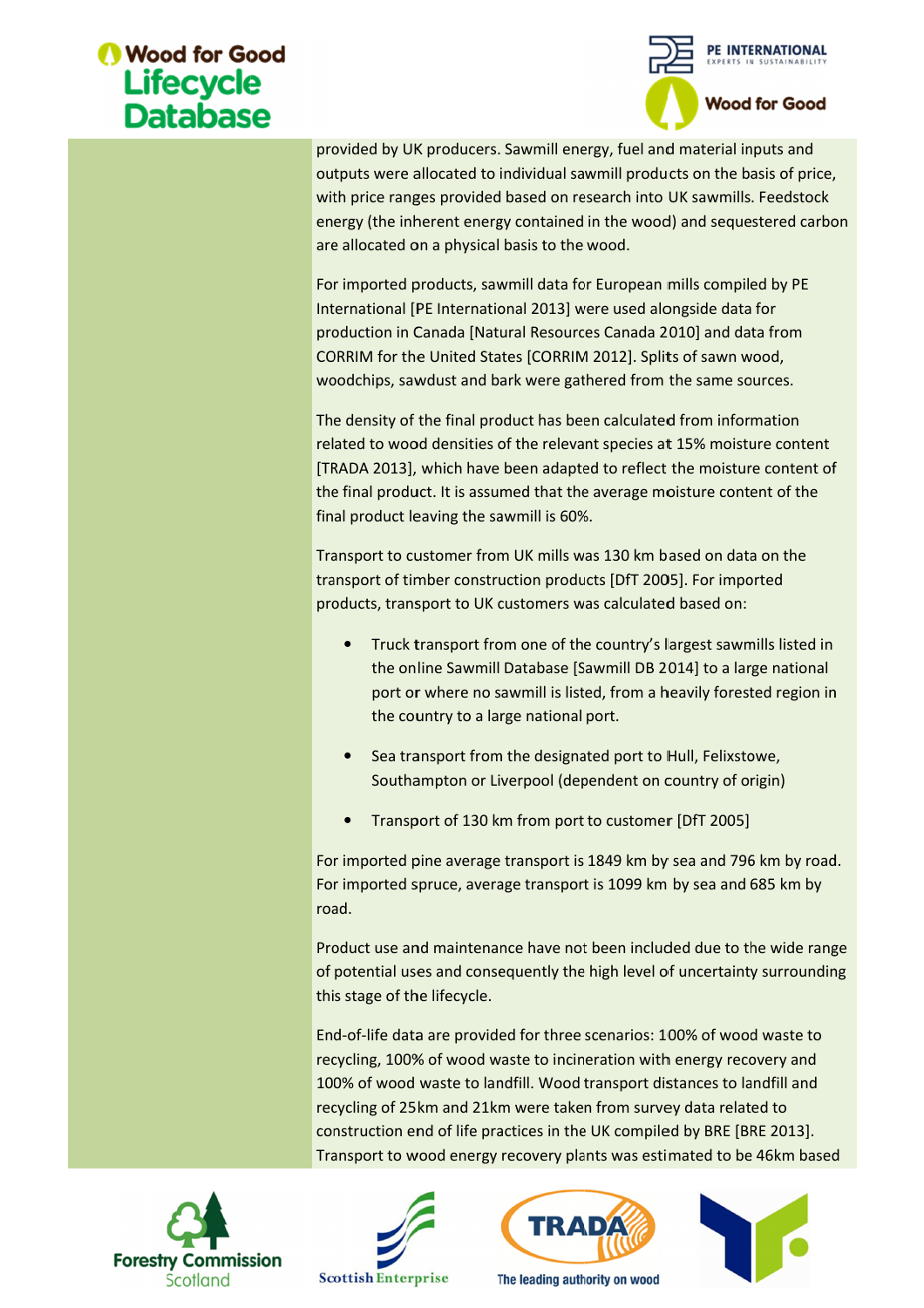



on average transport to one of an estimated 25 suitable biomass or wasteto--energy plants.

Landfill gas production is modelled based on the MELMod model for landfill emissions in the UK. The values used in this work take into account improvements to the assumptions regarding organic carbon degradation suggested by Eunomia as a result of their review of MELMod for DEFRA [Eunomia 2011]. Using typical values for cellulose, hemicellulose and lignin, Landfill gas production is modelled based on the MELMod model for landfill<br>emissions in the UK. The values used in this work take into account<br>improvements to the assumptions regarding organic carbon degradation<br>suggested is assumed to have a 50:50 methane to carbon dioxide ratio by volume. The landfill is assumed to be a modern "Type 3" landfill (large modern landfill with comprehensive gas collection) with a landfill gas extraction efficiency of 50%. to-energy plants.<br>
Landfill gas production is modelled based on the MELMod model for landfill<br>
emissions in the UK. The values used in this work take into account<br>
improvements to the assumptions regarding organic carbon d emissions in the UK. The values used in this work take into account<br>improvements to the assumptions regarding organic carbon degradation<br>suggested by Eunomia as a result of their review of MELMod for DEFRA<br>[Eunomia 2011]. bather one of an estimated 25 suitable biomass or v<br>is modelled based on the MELMod model for<br>e values used in this work take into account<br>ssumptions regarding organic carbon degrada<br>as a result of their review of MELMod f on average transport to one of an estimated 25 suitable biomass or waste-<br>to-energy plants.<br>Landfill gas production is modelled based on the MELMod model for landfill<br>emissions in the UK. The values used in this work take ia 2011]. Using typical values for cellulose, hemicellulose and lignin,<br>nic carbon conversion of 38.5% has been calculated. The landfill gas<br>ned to have a 50:50 methane to carbon dioxide ratio by volume. The<br>is assumed to

Wood waste sent for recycling is assumed to be used as woodchips and is Wood waste sent for recycling is assumed to be used as woodchips and is<br>assigned credits related to the avoided production of woodchips from virgin softwood.







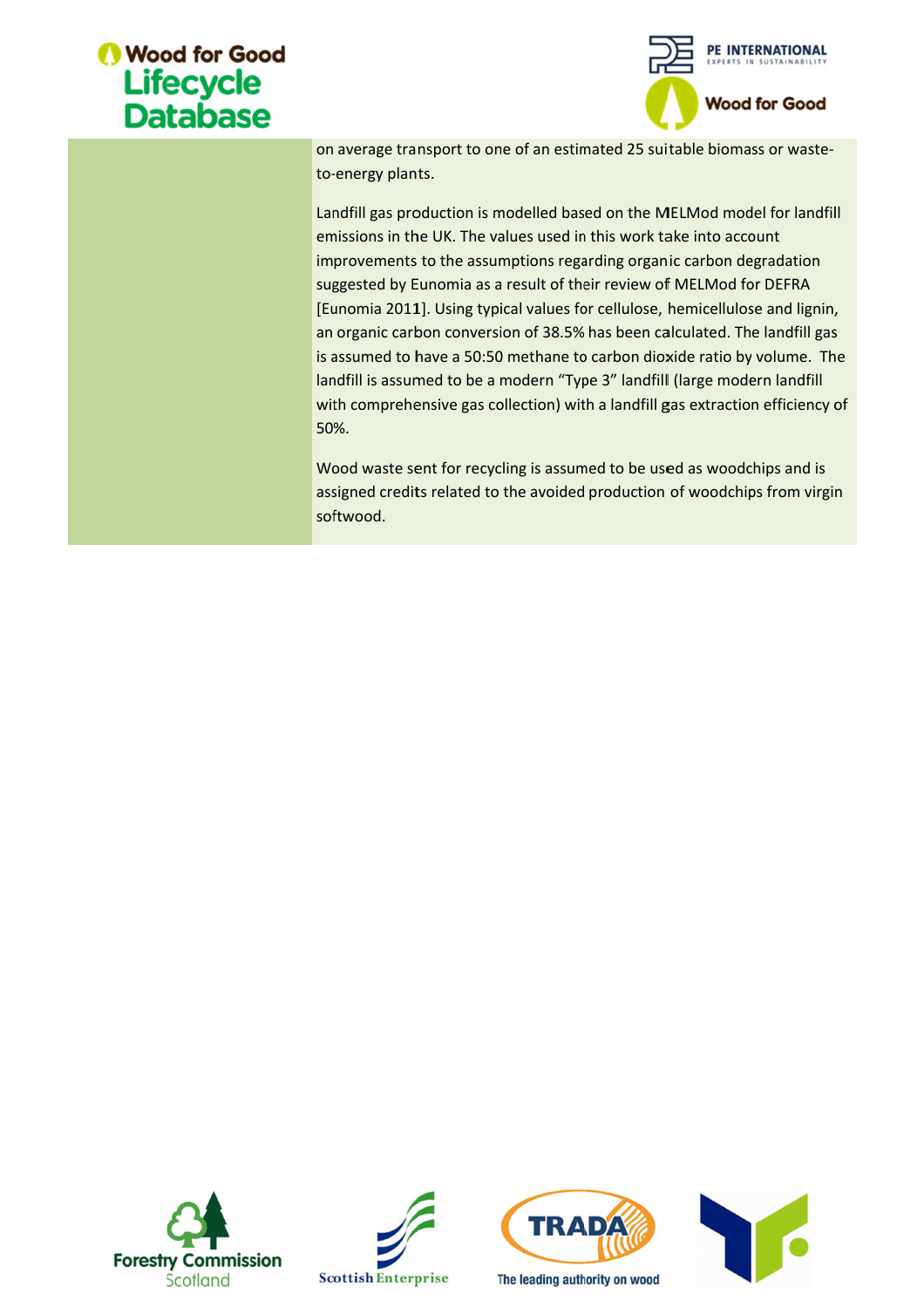

Environmental Parameters Derived from the LCA

### **Production & Distribution (Cradle-to-Site)**

| <b>Environmental Parameters Derived from the LCA</b>                                                              |                            |                                |                                                             |
|-------------------------------------------------------------------------------------------------------------------|----------------------------|--------------------------------|-------------------------------------------------------------|
| <b>Production &amp; Distribution (Cradle-to-Site)</b>                                                             |                            |                                |                                                             |
| <b>Parameters describing environmental impacts</b>                                                                | <b>Units</b>               | <b>Production</b><br>$(A1-A3)$ | <b>Distribution and</b><br><b>Installation</b><br>$(A4-A5)$ |
| <b>Global Warming Potential</b>                                                                                   | kg CO <sub>2</sub> eq.     | $-713$                         | 8.21                                                        |
| <b>Ozone Depletion Potential</b>                                                                                  | kg CFC11 eq.               | 1.93E-09                       | 8.56E-12                                                    |
| <b>Acidification Potential</b>                                                                                    | kg SO2 eq.                 | 0.348                          | 0.0305                                                      |
| <b>Eutrophication Potential</b>                                                                                   | kg PO4 eq.                 | 0.066                          | 0.00545                                                     |
| <b>Photochemical Ozone Creation Potential</b>                                                                     | kg Ethene eq.              | 0.0189                         | $-0.00635$                                                  |
| <b>Abiotic Depletion Potential (Elements)</b>                                                                     | kg Sb eq.                  | 1.51E-06                       | 1.11E-07                                                    |
| <b>Abiotic Depletion Potential (Fossil)</b>                                                                       | <b>MJ</b>                  | 934                            | 109                                                         |
| <b>Parameters describing primary energy</b>                                                                       | <b>Units</b>               | <b>Production</b><br>$(A1-A3)$ | <b>Distribution and</b><br><b>Installation</b><br>$(A4-A5)$ |
| Use of renewable primary energy excluding renewable<br>primary energy resources used as raw materials             | MJ, net<br>calorific value | 34.2                           | 0.483                                                       |
| Use of renewable primary energy resources used as raw<br>materials                                                | MJ, net<br>calorific value | 8090                           | $\pmb{0}$                                                   |
| Total use of renewable primary energy resources                                                                   | MJ, net<br>calorific value | 8120                           | 0.483                                                       |
| Use of non-renewable primary energy excluding non-<br>renewable primary energy resources used as raw<br>materials | MJ, net<br>calorific value | 1040                           | 109                                                         |
| Use of non-renewable primary energy resources used as<br>raw materials                                            | MJ, net<br>calorific value | $\overline{0}$                 | $\overline{0}$                                              |
| Total use of non-renewable primary energy resources                                                               | MJ, net<br>calorific value | 1040                           | 109                                                         |
| Use of secondary material                                                                                         | kg                         | $\mathbf{0}$                   | $\overline{0}$                                              |
| Use of renewable secondary fuels                                                                                  | MJ, net<br>calorific value | $\bf{0}$                       | $\mathbf 0$                                                 |
| Use of non-renewable secondary fuels                                                                              | MJ, net<br>calorific value | $\mathbf 0$                    | $\overline{0}$                                              |
| Net use of fresh water                                                                                            | m <sup>3</sup>             | 0.128                          | 7.41E-04                                                    |
| Other environmental information describing waste<br>categories                                                    | <b>Units</b>               | <b>Production</b><br>$(A1-A3)$ | <b>Distribution and</b><br><b>Installation</b><br>$(A4-A5)$ |
| <b>Hazardous waste disposed</b>                                                                                   | kg                         | 0.0469                         | 1.17E-04                                                    |
| Non-hazardous waste disposed                                                                                      | kg                         | 0.906                          | 0.00161                                                     |
| <b>Radioactive waste disposed</b>                                                                                 | kg                         | 0.0453                         | 1.04E-04                                                    |
| Other environmental information describing output<br>flows                                                        | <b>Units</b>               | <b>Production</b><br>$(A1-A3)$ | <b>Distribution and</b><br><b>Installation</b><br>$(A4-A5)$ |
| <b>Components for re-use</b>                                                                                      | kg                         | $\mathbf{0}$                   | $\mathbf{0}$                                                |
| <b>Materials for recycling</b>                                                                                    | kg                         | $\mathbf 0$                    | 0                                                           |
| <b>Materials for energy recovery</b>                                                                              | kg                         | 0                              | $\overline{0}$                                              |
| <b>Exported energy</b>                                                                                            | MJ per energy<br>carrier   | $\pmb{0}$                      | $\pmb{0}$                                                   |







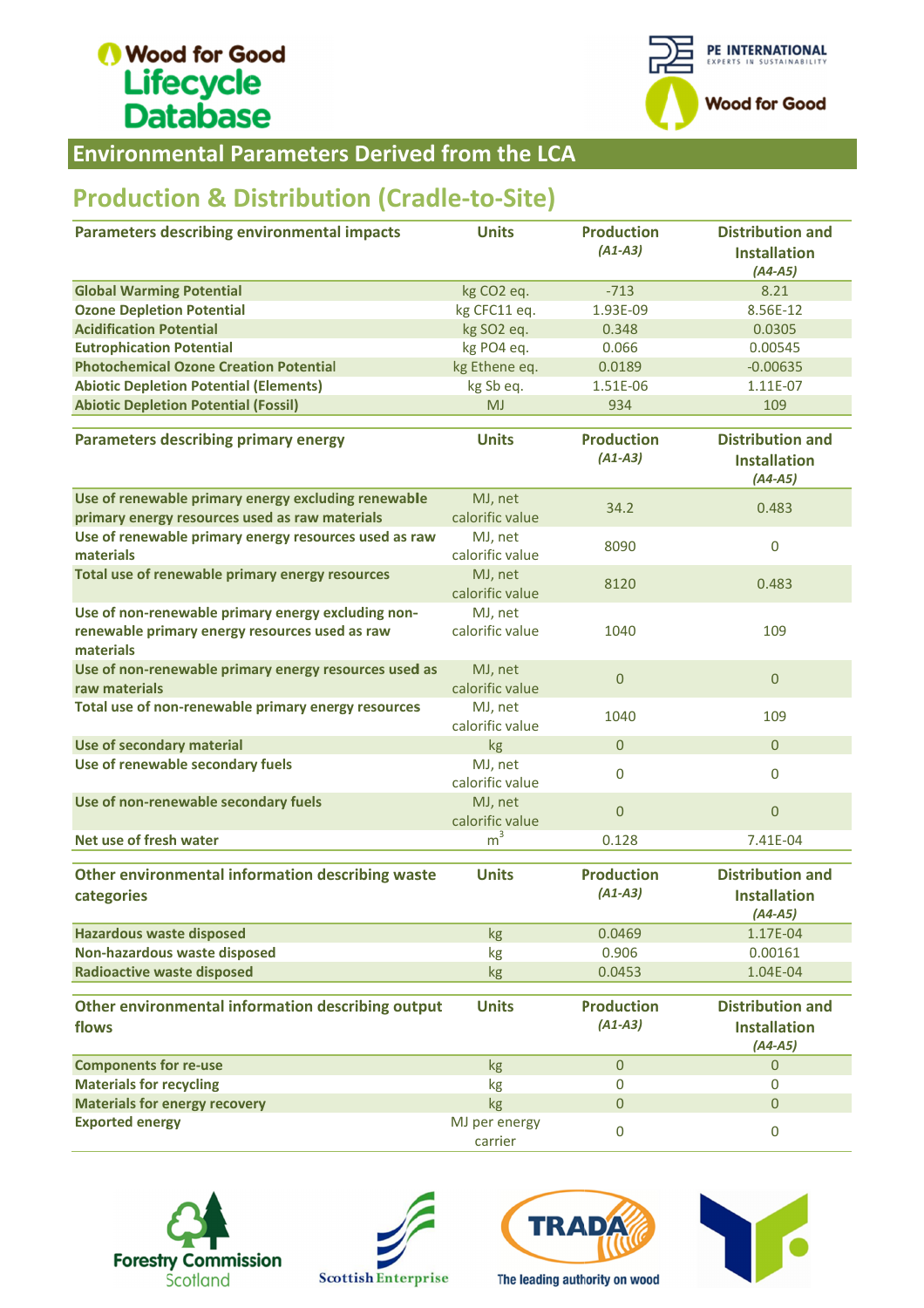

#### **Environmental Parameters Derived from the LCA**

#### End End-of-Life

| <b>Parameters describing</b>                            | <b>Units</b>           |                 | 100% Recycling | 100% Energy |              | 100% Landfill |                     |
|---------------------------------------------------------|------------------------|-----------------|----------------|-------------|--------------|---------------|---------------------|
| environmental impacts                                   |                        | <b>Recovery</b> |                |             |              |               |                     |
|                                                         |                        | End-of-Life     | Material and   | End-of-Life | Material and | End-of-Life   | <b>Material and</b> |
|                                                         |                        | Processing      | Energy         | Processing  | Energy       | Processing    | Energy              |
|                                                         |                        | $(C1-C4)$       | Credits        | $(C1-C4)$   | Credits      | $(C1-C4)$     | Credits             |
|                                                         |                        |                 | (D)            |             | (D)          |               | (D)                 |
| <b>Global Warming Potential</b>                         | kg CO <sub>2</sub> eq. | 810             | $-11$          | 812         | $-566$       | 935           | $-77.6$             |
| <b>Ozone Depletion Potential</b>                        | kg CFC11 eq.           | 3.39E-10        | $-3E-10$       | 3.41E-10    | $-2.4E-08$   | 4.96E-10      | $-4.6E-09$          |
| <b>Acidification Potential</b>                          | kg SO <sub>2</sub> eq. | 0.061           | $-0.0552$      | 0.798       | $-1.47$      | 1.53          | $-0.266$            |
| <b>Eutrophication Potential</b>                         | kg PO4 eq.             | 0.00993         | $-0.0102$      | 0.157       | $-0.131$     | 0.143         | $-0.0223$           |
| <b>Photochemical Ozone Creation</b><br><b>Potential</b> | kg Ethene<br>eq.       | 0.00255         | $-0.00268$     | 0.0785      | $-0.091$     | 0.228         | $-0.0151$           |
| <b>Abiotic Depletion Potential</b><br>(Elements)        | kg Sb eq.              | 5.19E-07        | $-2.2E-07$     | 5.44E-07    | $-1.4E - 05$ | 9.18E-06      | $-2.3E - 06$        |
| <b>Abiotic Depletion Potential</b><br>(Fossil)          | <b>MJ</b>              | 361             | $-143$         | 393         | $-7890$      | 959           | $-991$              |

| <b>End-of-Life</b>                                                                                                  |                               |                                        |                                                 |                                |                                                      |                                        |                                                               |
|---------------------------------------------------------------------------------------------------------------------|-------------------------------|----------------------------------------|-------------------------------------------------|--------------------------------|------------------------------------------------------|----------------------------------------|---------------------------------------------------------------|
| <b>Parameters describing</b><br>environmental impacts                                                               | <b>Units</b>                  |                                        | 100% Recycling                                  | 100% Energy<br><b>Recovery</b> |                                                      | 100% Landfill                          |                                                               |
|                                                                                                                     |                               | End-of-Life<br>Processing<br>$(C1-C4)$ | <b>Material and</b><br>Energy<br>Credits<br>(D) | Processing<br>$(C1-C4)$        | End-of-Life Material and<br>Energy<br>Credits<br>(D) | End-of-Life<br>Processing<br>$(C1-C4)$ | <b>Material and</b><br>Energy<br>Credits<br>(D)               |
| <b>Global Warming Potential</b>                                                                                     | kg CO <sub>2</sub> eq.        | 810                                    | $-11$                                           | 812                            | $-566$                                               | 935                                    | $-77.6$                                                       |
| <b>Ozone Depletion Potential</b>                                                                                    | kg CFC11 eq.                  | 3.39E-10                               | $-3E-10$                                        | 3.41E-10                       | $-2.4E-08$                                           | 4.96E-10                               | $-4.6E-09$                                                    |
| <b>Acidification Potential</b>                                                                                      | kg SO2 eq.                    | 0.061                                  | $-0.0552$                                       | 0.798                          | $-1.47$                                              | 1.53                                   | $-0.266$                                                      |
| <b>Eutrophication Potential</b>                                                                                     | kg PO4 eq.                    | 0.00993                                | $-0.0102$                                       | 0.157                          | $-0.131$                                             | 0.143                                  | $-0.0223$                                                     |
| <b>Photochemical Ozone Creation</b><br><b>Potential</b>                                                             | kg Ethene<br>eq.              | 0.00255                                | $-0.00268$                                      | 0.0785                         | $-0.091$                                             | 0.228                                  | $-0.0151$                                                     |
| <b>Abiotic Depletion Potential</b><br>(Elements)                                                                    | kg Sb eq.                     | 5.19E-07                               | $-2.2E-07$                                      | 5.44E-07                       | $-1.4E-05$                                           | 9.18E-06                               | $-2.3E-06$                                                    |
| <b>Abiotic Depletion Potential</b><br>(Fossil)                                                                      | <b>MJ</b>                     | 361                                    | $-143$                                          | 393                            | $-7890$                                              | 959                                    | $-991$                                                        |
| <b>Parameters describing</b><br>environmental impacts                                                               | <b>Units</b>                  | 100% Recycling                         |                                                 | 100% Energy<br><b>Recovery</b> |                                                      | 100% Landfill                          |                                                               |
|                                                                                                                     |                               | End-of-Life<br>Processing<br>$(C1-C4)$ | <b>Material and</b><br>Energy<br>Credits<br>(D) | Processing<br>$(C1-C4)$        | End-of-Life Material and<br>Energy<br>Credits<br>(D) | End-of-Life<br>Processing<br>$(C1-C4)$ | <b>Material and</b><br><b>Energy</b><br><b>Credits</b><br>(D) |
| Use of renewable primary energy<br>excluding renewable primary<br>energy resources used as raw<br>materials         | MJ, net<br>calorific<br>value | 6.12                                   | $-4.62$                                         | 8100                           | $-374$                                               | 31.3                                   | $-71.7$                                                       |
| Use of renewable primary energy<br>resources used as raw materials                                                  | MJ, net<br>calorific<br>value | $-8090$                                | $\overline{0}$                                  | $-8090$                        | $\mathbf{0}$                                         | $\mathbf 0$                            | $\mathbf{0}$                                                  |
| <b>Total use of renewable primary</b><br>energy resources                                                           | MJ, net<br>calorific<br>value | $-8080$                                | $-4.62$                                         | 6.15                           | $-374$                                               | 31.3                                   | $-71.7$                                                       |
| Use of non-renewable primary<br>energy excluding non-renewable<br>primary energy resources used as<br>raw materials | MJ, net<br>calorific<br>value | 380                                    | $-159$                                          | 412                            | $-9270$                                              | 985                                    | $-1260$                                                       |
| Use of non-renewable primary<br>energy resources used as raw<br>materials                                           | MJ, net<br>calorific<br>value | 0                                      | $\mathbf 0$                                     | $\mathbf 0$                    | $\overline{0}$                                       | $\mathbf 0$                            | $\mathbf 0$                                                   |
| <b>Total use of non-renewable</b><br>primary energy resources                                                       | MJ, net<br>calorific<br>value | 380                                    | $-159$                                          | 412                            | $-9270$                                              | 985                                    | $-1260$                                                       |
| Use of secondary material                                                                                           | kg                            | 0                                      | 672                                             | 0                              | 0                                                    | $\bf{0}$                               | 0                                                             |
| Use of renewable secondary fuels                                                                                    | MJ, net<br>calorific<br>value | $\mathsf{O}\xspace$                    | $\mathbf{0}$                                    | $\boldsymbol{0}$               | $\boldsymbol{0}$                                     | $\boldsymbol{0}$                       | $\boldsymbol{0}$                                              |
| Use of non-renewable secondary<br>fuels                                                                             | MJ, net<br>calorific<br>value | $\mathsf{O}\xspace$                    | $\mathbf 0$                                     | $\boldsymbol{0}$               | 0                                                    | $\mathbf 0$                            | 0                                                             |
| Net use of fresh water                                                                                              | m <sup>3</sup>                | 0.0313                                 | $-0.0184$                                       | 0.523                          | $-1.55$                                              | $-0.634$                               | $-0.297$                                                      |









The leading authority on wood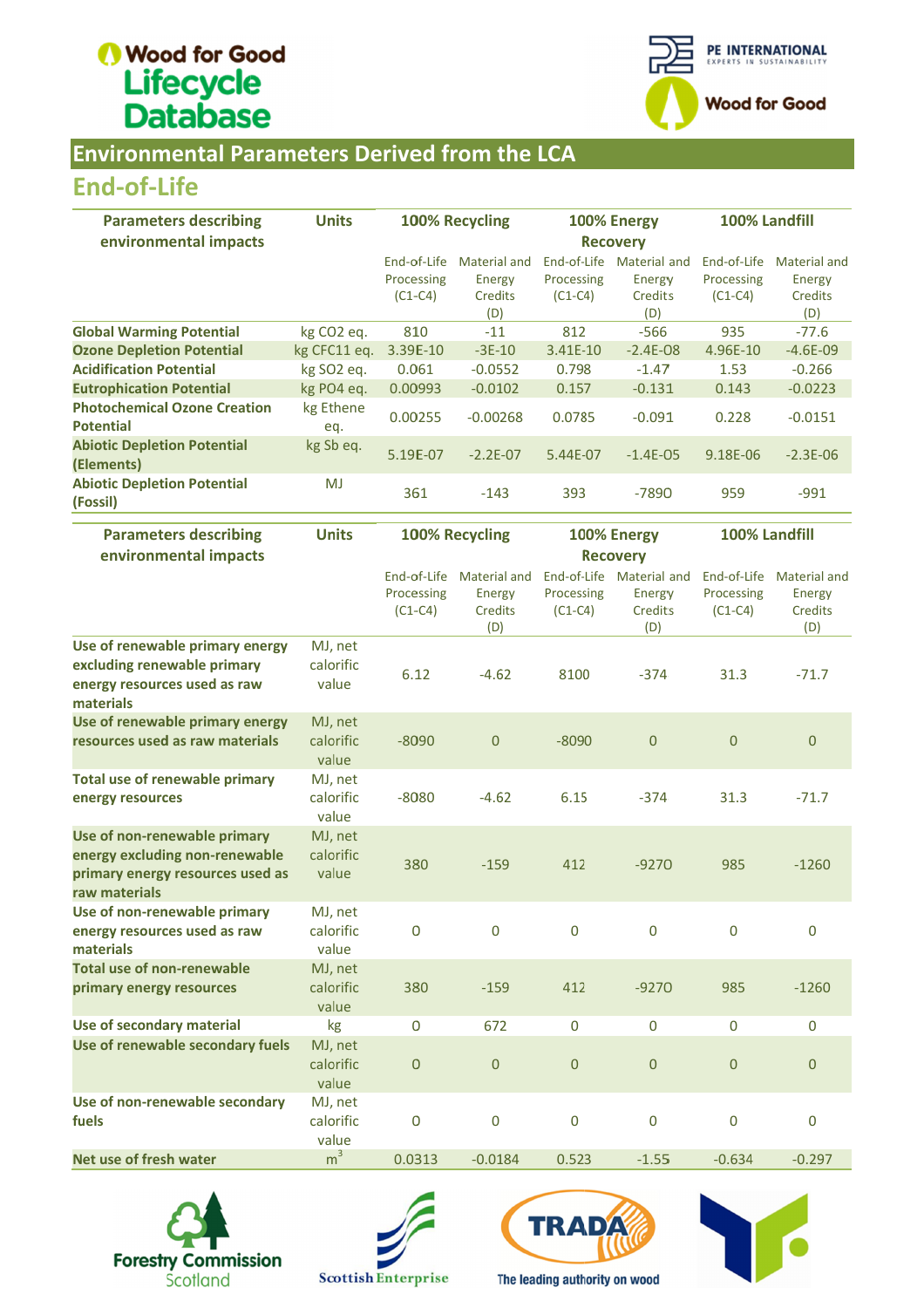

| <b>Parameters describing</b>                                 | <b>Units</b> |             | <b>100% Recycling</b> | 100% Energy |                 | 100% Landfill |                |
|--------------------------------------------------------------|--------------|-------------|-----------------------|-------------|-----------------|---------------|----------------|
| environmental impacts                                        |              |             |                       |             |                 |               |                |
|                                                              |              | End-of-Life | Material and          | End-of-Life | Material and    | End-of-Life   | Material and   |
|                                                              |              | Processing  | Energy                | Processing  | Energy          | Processing    | Energy         |
|                                                              |              | $(C1-C4)$   | <b>Credits</b>        | $(C1-C4)$   | Credits         | $(C1-C4)$     | <b>Credits</b> |
|                                                              |              |             | (D)                   |             | (D)             |               | (D)            |
| <b>Hazardous waste disposed</b>                              | kg           | 0.00808     | $-0.00696$            | 0.00811     | $-0.593$        | 0.022         | $-0.114$       |
| Non-hazardous waste disposed                                 | <b>kg</b>    | 0.0655      | $-0.132$              | 0.0656      | $-2.24$         | 395           | $-0.363$       |
| Radioactive waste disposed                                   | kg           | 0.00775     | $-0.0067$             | 0.00778     | $-0.571$        | 0.0104        | $-0.109$       |
|                                                              |              |             |                       |             |                 |               |                |
| <b>Parameters describing</b>                                 | <b>Units</b> |             | 100% Recycling        |             | 100% Energy     | 100% Landfill |                |
| environmental impacts                                        |              |             |                       |             | <b>Recovery</b> |               |                |
|                                                              |              | End-of-Life | Material and          | End-of-Life | Material and    | End-of-Life   | Material and   |
|                                                              |              | Processing  | Energy                | Processing  | Energy          | Processing    | Energy         |
|                                                              |              | $(C1-C4)$   | Credits               | $(C1-C4)$   | <b>Credits</b>  | $(C1-C4)$     | Credits        |
|                                                              |              |             | (D)                   |             | (D)             |               | (D)            |
| <b>Components for re-use</b>                                 | kg           | $\Omega$    | $\Omega$              | 0           | 0               | $\Omega$      | $\Omega$       |
| <b>Materials for recycling</b>                               | kg           | 672         | $\Omega$              | $\Omega$    | $\Omega$        | $\Omega$      | $\Omega$       |
| <b>Materials for energy recovery</b>                         | kg           | 0           | $\Omega$              | 0           | $\Omega$        | 0             | $\Omega$       |
| <b>Exported energy from Electricity</b>                      | <b>MJ</b>    | $\Omega$    | $\Omega$              | 2600        | $\Omega$        | 500           | $\Omega$       |
| <b>Exported energy from Thermal</b>                          | MJ           | 0           |                       |             | 0               | 0             |                |
| <b>Energy</b>                                                |              |             | $\mathbf 0$           | 2600        |                 |               | 0              |
| *Represents use of secondary material in next product system |              |             |                       |             |                 |               |                |

\*Represents use of secondary material in next product system